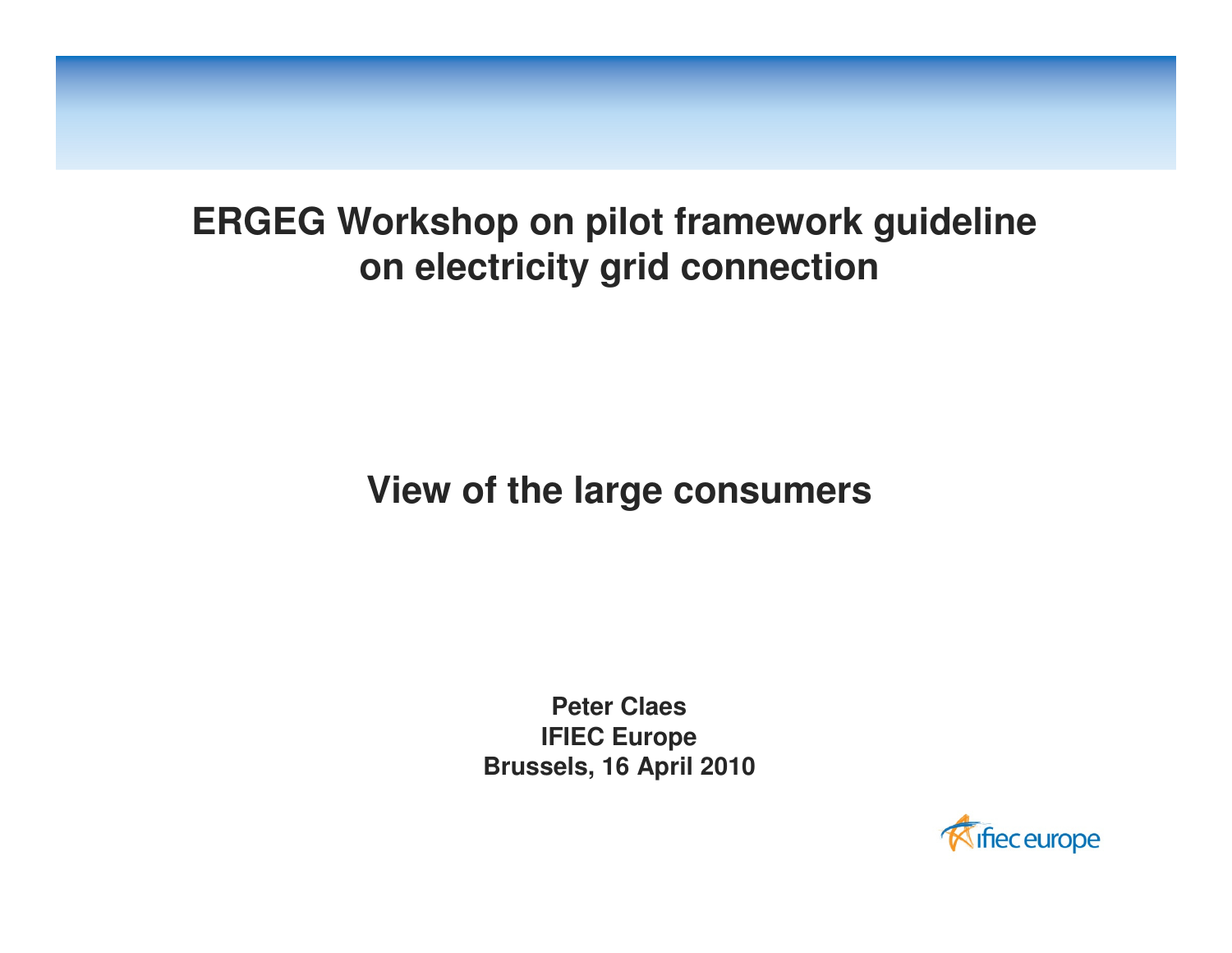### **ERGEG Workshop on pilot framework guideline on electricity grid connection (1)**

- IFIEC Europe welcomes this initiative to harmonise rules for grid connection and access
	- $\rightarrow$  level playing field<br> $\rightarrow$  better arid user pl
	- $\rightarrow$  better grid user protection and visibility
- IFIEC insists on the need for an EU-wide minimum set of standards (to be approved by ACER ?) for protection of grid users and system security, e.g. on
	- $\Rightarrow$  power quality<br> $\Rightarrow$  power interru
	- $\rightarrow$  power interruptions<br> $\rightarrow$  information require
	- $\rightarrow$  information requirements<br> $\rightarrow$  impact of lack of transmis
	- $\rightarrow$  impact of lack of transmission capacity on grid connection<br> $\rightarrow$  closing down a nower plant has a similar impact on the grid
	- $\rightarrow$  closing down a power plant has a similar impact on the grid as increasing load…

…

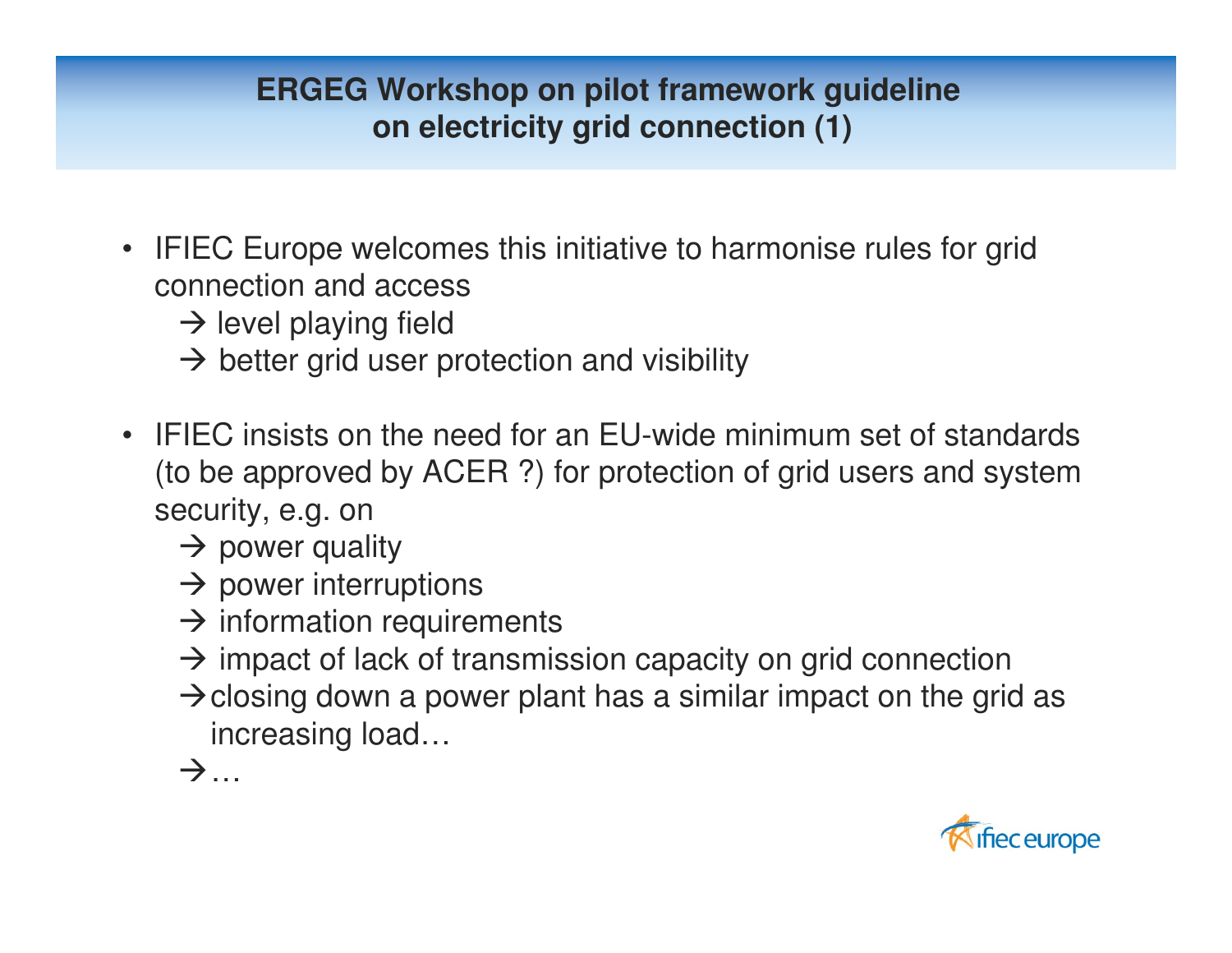### **ERGEG Workshop on pilot framework guideline on electricity grid connection (2)**

- IFIEC key recommendations:
	- forced curtailment of industrial load must be financially compensated
	- contractual arrangements for all grid services (e.g. for voluntary load-shedding) should be possible for load as well as for generation
	- specific provisions for industrial power production integrated in the production process (CHP, converting process gases, biomass, …) (e.g. in case of actions required by TSO/DSO in reaction to unexpected high wind power injection)
	- power quality standards: EN50160 is a minimum… !

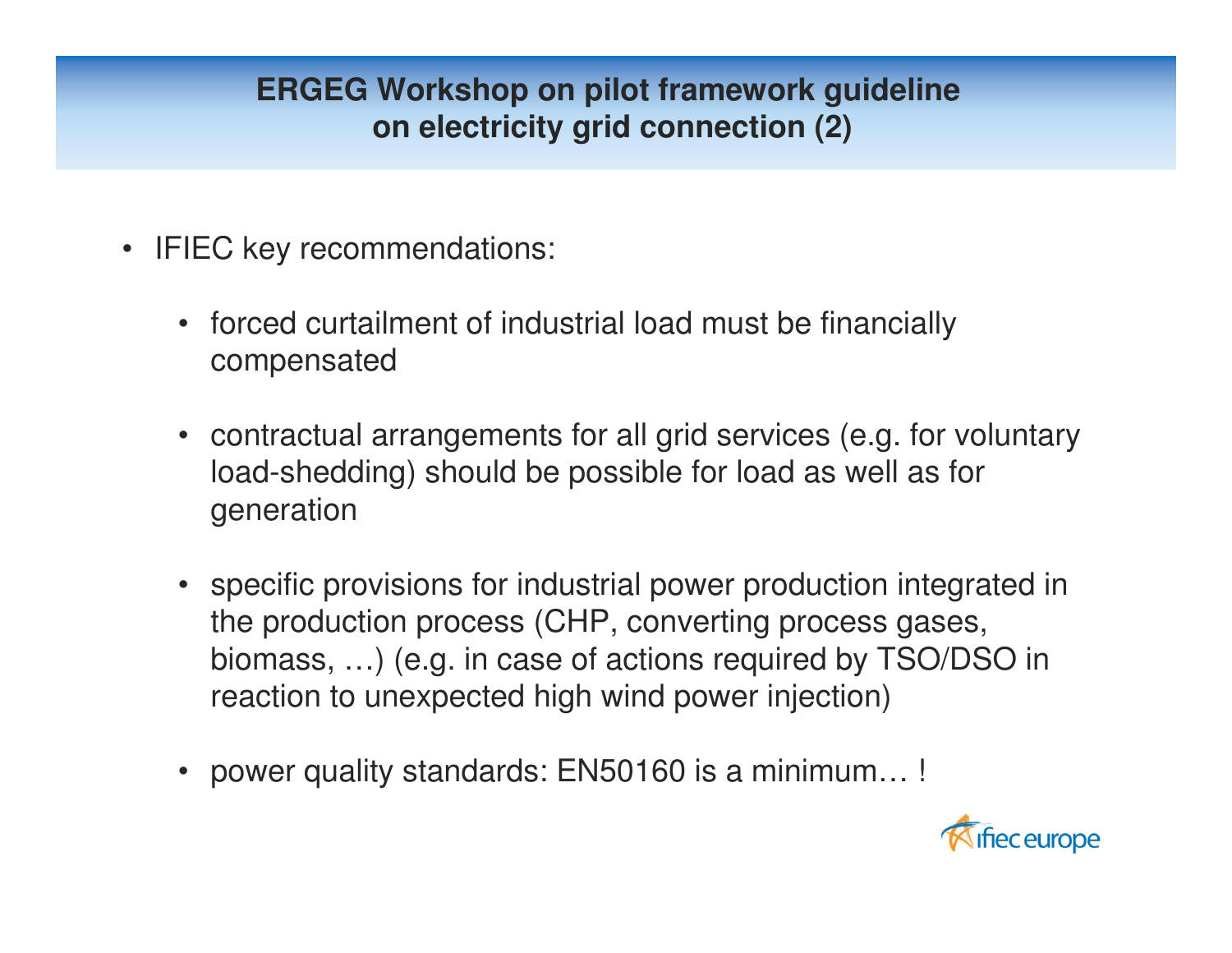#### **ERGEG Workshop on pilot framework guideline on electricity grid connection (3)**

- IFIEC key recommendations:
	- obligation for TSO/DSO to inform all grid users about interruptions / disturbances as soon as possible (in advance !)
	- some information required from grid users by TSO/DSO might be confidential (e.g. consumption pattern)
	- special provisions for "closed distribution systems"